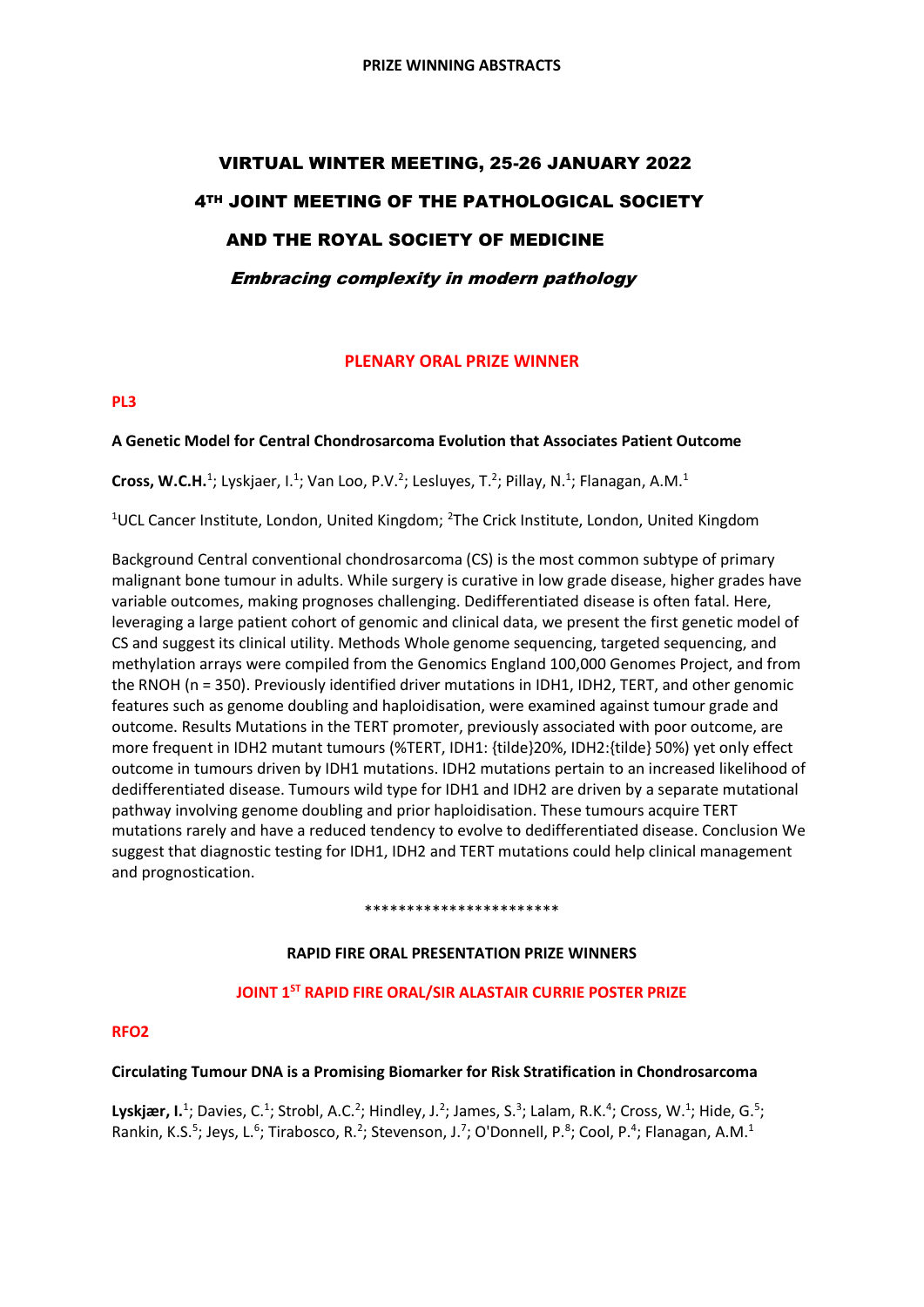<sup>1</sup>Research Department of Pathology, University College London, UCL Cancer Institute, London, United Kingdom; <sup>2</sup>Department of Histopathology, Royal National Orthopaedic Hospital, Stanmore, United Kingdom; <sup>3</sup>Department of Musculoskeletal Imaging, Royal Orthopaedic Hospital, Birmingham, United Kingdom; <sup>4</sup>Robert Jones & Agnes Hunt Orthopaedic Hospital NHS Foundation Trust, Oswestry, United Kingdom; <sup>5</sup>North of England Bone and Soft Tissue Tumour Service, Freeman Hospital, High Heaton, Newcastle, United Kingdom; <sup>6</sup>Orthopaedic Department, Royal Orthopaedic Hospital NHS Foundation Trust, Birmingham, United Kingdom; <sup>7</sup>Department of Orthopaedic Oncology and Arthroplasty, Royal Orthopaedic Hospital NHS Foundation Trust, Birmingham, United Kingdom; <sup>8</sup>Department of Radiology, Royal National Orthopaedic Hospital, Stanmore, United Kingdom

Central conventional chondrosarcoma (CS) is the most common primary malignant bone tumour in adults. The prognosis is currently based on tumour grade, imaging and anatomical site, however, the inter-observer variation in grading CS by pathologists and radiologists demonstrates that these criteria are unreliable and consequently more objective biomarkers are needed. In this study, we aimed to determine if measuring circulating tumour DNA (ctDNA) could be used to predict outcome for CS patients. In this multi-institutional study, 145 patients with cartilaginous tumours were recruited, 41 of whom were excluded, mainly due to lack of sufficient tumour DNA. ctDNA levels for the 83/104 patients, whose tumours harboured a hotspot mutation in IDH1/2 or GNAS, were assessed using digital droplet PCR. ctDNA was detected pre-operatively in 31/83 (37%), and in 12/31 (39%) of these patients post-operatively. The detection of ctDNA was more accurate than pathology for identification of high grade tumours and was associated with a poor prognosis ( $p$ <0.0001). Moreover, ctDNA was never associated with CS grade 1/ atypical cartilaginous tumours, neoplasms sited in the small bones of the hands and feet or in tumours measuring less than 80 mm. Implementation of this assay into clinical practice is the major challenge now faced. This assay should be introduced into clinical practice as a complementary assay as this would allow patients with CS to receive more personalised care.

## **RFO5**

## **Phenotypic Plasticity Limits Subclonal Selection in Colorectal Cancer**

Househam, J.<sup>1</sup>; Heide, T.<sup>2</sup>; Cresswell, G.D.<sup>2</sup>; Lynn, C.<sup>2</sup>; Spiteri, I.<sup>2</sup>; Mossner, M.<sup>3</sup>; Kimberley, C.<sup>3</sup>; Gabbutt, C.<sup>3</sup>; Lakatos, E.<sup>3</sup>; Fernandez-Mateos, J.<sup>2</sup>; Chen, B.<sup>2</sup>; Zapata, L.<sup>2</sup>; James, C.<sup>2</sup>; Berner, A.<sup>3</sup>; Schmidt, M.<sup>3</sup>; Baker, A.M.<sup>3</sup>; Nichol, D.<sup>2</sup>; Costa, H.<sup>4</sup>; Mitchinson, M.<sup>4</sup>; Jansen, M.<sup>4</sup>; Caravagna, G.<sup>2</sup>; Shibata, D.<sup>5</sup>; Bridgewater, J.<sup>6</sup>; Rodriguez-Justo, M.<sup>4</sup>; Magnani, L.<sup>7</sup>; Sottoriva, A.<sup>2</sup>; Graham, T.A.<sup>3</sup>

 $1B$ arts Cancer Institute, London, United Kingdom;  $2T$ he Institute of Cancer Research, London, United Kingdom; <sup>3</sup>Barts Cancer Institute, Queen Mary University of London, London, United Kingdom; <sup>4</sup>University College London, London, United Kingdom; <sup>5</sup>University of Southern California Keck School of Medicine, Los Angeles, United States; <sup>6</sup>University College Hospital, University College London, London, United Kingdom; <sup>7</sup>Imperial College London, London, United Kingdom

Clonal expansions in cancers occur via genetic variation which alters selected phenotypes. Meanwhile, there is evidence that phenotypic plasticity, the ability to switch phenotype without a change in genotype, is common in cancer. For instance, we have previously found that the majority of colorectal cancers (CRCs) evolve without stringent subclonal selection, and have speculated that these neutral tumours are formed by a plastic clone. Furthermore, many candidate genetic drivers have been identified in CRC but the selective advantages and phenotypic effects of these candidates need to be assessed. We produced a dataset of 30 multi-region multi-omic CRCs involving 1,373 samples in order to detect phenotypic heterogeneity and any evidence of underlying genetic causes.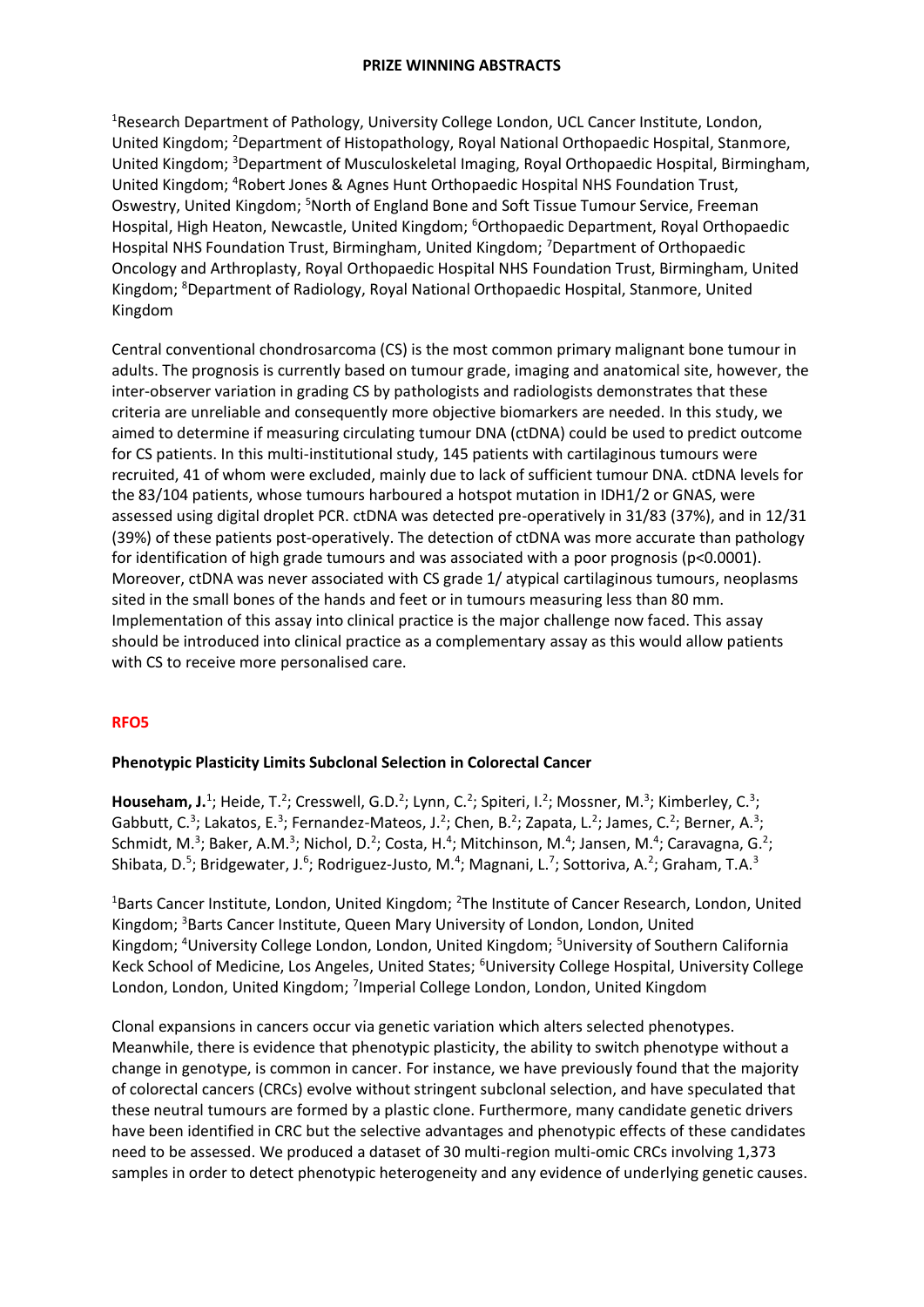This included 504 whole genome sequences, 297 whole transcriptomes and 1,185 ATAC-seq measuring chromatin accessibility. At the phenotypic level, we observed extensive variation in gene expression programs across a tumour. This intra-tumour phenotypic heterogeneity was often not a reflection of evolutionary history and showed only infrequent evidence of genetic control. We employed a novel mathematical inference framework that can handle spatial-genomic data to sensitively detect selection and, consistent with the phenotypic data, we inferred that only a minority of CRCs undergo stringent subclonal selection, and that most putative driver mutations had no discernible effect on subclonal evolution. Together, the data showed that phenotypic plasticity is established early in the majority of CRCs, and defines evolutionary trajectories. Subclonal genetic alterations, even in candidate driver genes, can alter gene expression but frequently have limited impact on tumour evolution. In conclusion, every genetic alteration does not necessarily alter the phenotype and phenotypic variation may not always be under selection.

#### \*\*\*\*\*\*\*\*\*\*\*\*\*\*\*\*\*\*\*\*\*\*\*

## **3 RD RAPID FIRE ORAL PRESENTATION PRIZE / POSTER PRIZE**

#### **RFO1**

**Development of an Artificial Intelligence Solution for the Analysis of Histopathological Images as an Improved Clinical Test for Coeliac Disease**

Schreiber, B.A.<sup>1</sup>; Schönlieb, C.B.<sup>2</sup>; Gilbey, J.D.<sup>3</sup>; Soilleux, E.J.<sup>4</sup>

<sup>1</sup>Dept of Pathology/DAMTP, Cambridge, United Kingdom; <sup>2</sup>DAMTP, Cambridge, United Kingdom; <sup>3</sup>Lyzeum/DAMTP, Cambridge, United Kingdom; <sup>4</sup>Dept of Pathology, Cambridge, United Kingdom

Purpose of the study: Around 1% of the population of the UK and North America have a diagnosis of Coeliac Disease (CD), due to a damaging immune response to the small intestine. Assessing whether a patient has CD relies primarily on the examination of a duodenal biopsy using the Marsh-Oberhuber classification system. This is an unavoidably subjective process with poor inter-observer concordance. There is a clear unmet need for a more sensitive, objective and reproducible test. Methods: A neural network has been built to accurately predict the presence of CD in whole slide images of duodenal biopsies. The Marsh-Oberhuber classification system was used to guide the development of the neural network architecture. Stain normalization, data selection, group equivariances and local-global information trade-off techniques were selected to mimic the way pathologists diagnose CD. Summary of Results: The neural network was trained on a dataset of 500 carefully annotated, haematoxylin and eosin stained duodenal biopsies. It correctly classified 93% of unseen data. Conclusions: Designing a classification neural network by modelling the way pathologists examine duodenal biopsies when considering the diagnosis of CD resulted in a powerful, comprehensive, data-driven CD diagnostic tool with greater reproducibility than that seen in some studies of concordance between pathologists. This work was funded by a Pathological Society of Great Britain and Ireland PhD studentship.

#### \*\*\*\*\*\*\*\*\*\*\*\*\*\*\*\*\*\*\*\*\*\*\*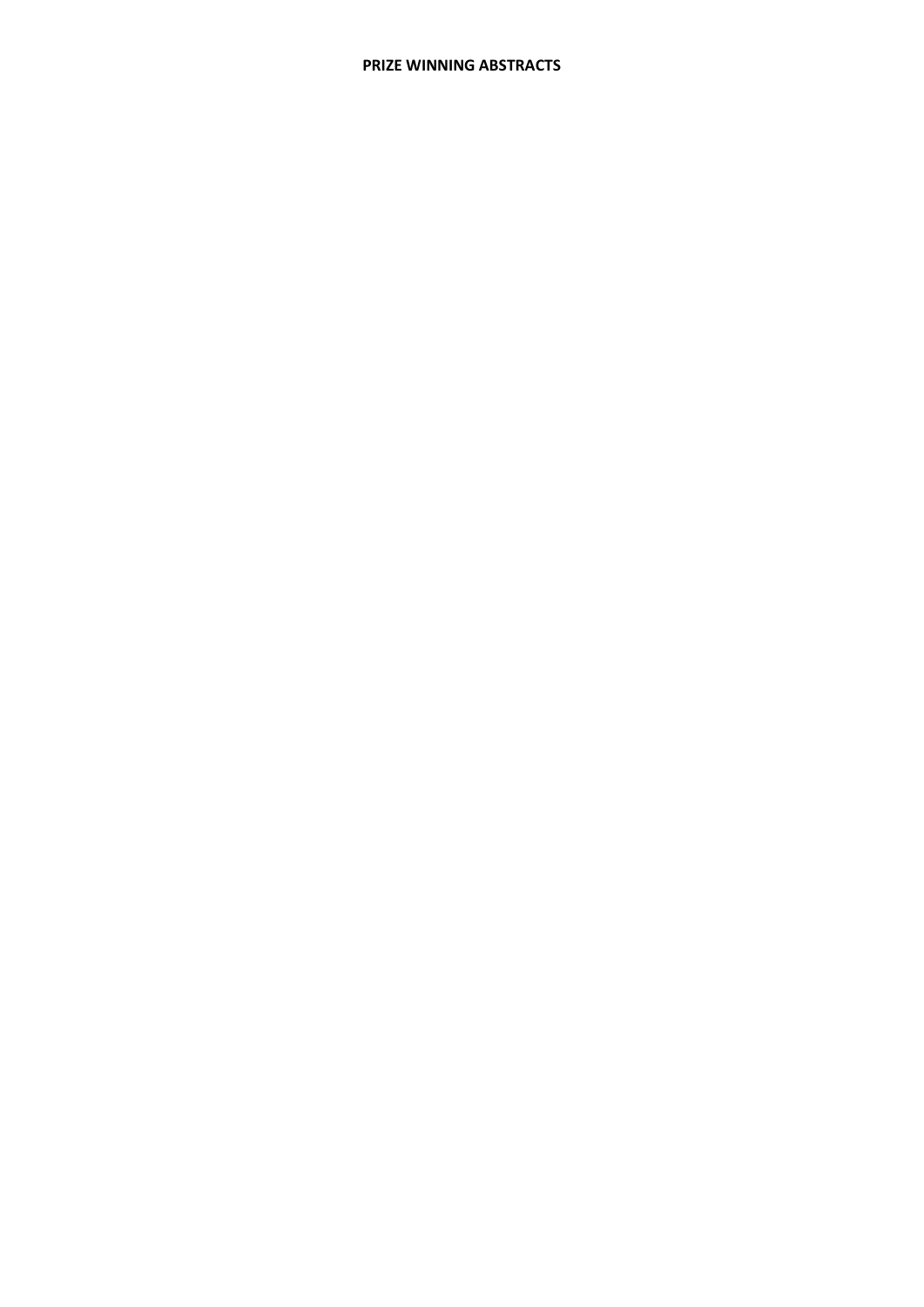#### **CAMBRIDGE UNIVERSITY PRESS POSTER PRIZE WINNERS**

#### **P02**

#### **Pre-clinical Fast Field Cycling Nuclear Magnetic Resonance: New Applications in Breast Cancer**

Hanna, K.<sup>1</sup>; Husain, E.<sup>2</sup>; Masannat, Y.<sup>2</sup>; Abu-Eid, R.<sup>1</sup>; Broche, L.<sup>1</sup>; Speirs, V.<sup>1</sup>

<sup>1</sup>University of Aberdeen, Aberdeen, United Kingdom; <sup>2</sup>Aberdeen Royal Infirmary, Aberdeen, United Kingdom

Fast Field Cycling-Nuclear Magnetic Resonance (FFC-NMR) is emerging as a new tool that can provide unique insights into molecular dynamics of biological samples. This study aimed to explore its potential in breast cancer. We obtained NMR dispersion curves (0.001-8MHz) from 148 fixed breast cancer samples using a bench-top FFC-NMR relaxometer. Tissues were acquired, with ethical approval, from the tumour, peritumoral zone and distant normal areas (non-adipose and adipose). Dispersion curves were fitted using standard models. Numerical parameters, corresponding to the shape of the curves, including its overall vertical offset (A); slope at different fields ({alpha-x}low, {alpha-x}med and {alpha-x}high) and frequency at discontinuity ({nu-x}low and {nu-x}high), were derived from the models and investigated in the context of tumour proximity and prognosis. Tumour and non-tumour breast tissue could be distinguished, based on A and {alpha-x}low, {alpha-x}med and {alpha-x}high (p<0.05). We then stratified the numerical parameters to known indicators of prognosis: Nottingham Prognostic Index, lymph node and estrogen receptor status. The numerical parameters that could significantly (p<0.05) distinguish the different prognostic categories were A and {alpha-x}low, but only when sampling the distant normal breast tissue. This suggests that the earliest biophysical changes related to disease progression occur in the periphery rather than the tumour itself. This finding appears to be consistent with the idea that the tumour microenvironment plays a critical role in cancer progression and metastasis. Our findings may have translational potential, when combined with whole-body Field-Cycling Imaging, to assist in patient stratification and predicting clinical outcome in breast cancer.

#### **P26**

## **RFWD3 - a Potential Biomarker for Platinum Response in High Grade Serous Ovarian Cancer**

**Taylor, S.**; Hollis, R.L.; Gourley, C.; Herrington, C.S.; Arends, M.J.; Langdon, S.P.

The Institute of Genetics and Cancer, Edinburgh, United Kingdom

High grade serous ovarian carcinoma (HGSOC) is the most common type of ovarian cancer, demonstrating a 5-year survival of just 40%. This relatively poor outcome is attributed to the development of resistance to platinum chemotherapy. Alterations in DNA damage repair pathways such as the Fanconi Anaemia pathway, which repairs DNA interstrand crosslinks induced by platinum - are often involved in development of chemoresistance. We investigated Fanconi Anaemia pathway components and found that RFWD3 (FANCW) expression alterations appear to play a role in chemoresistance of HGSOC. The expression profiles of these components were assessed in 5 HGSOC cell lines via Western blot, and RFWD3 was found to have a wide dynamic range of expression across the panel. Interestingly, COV318 - one of the most carboplatin-sensitive cell lines, had significantly lower levels of RFWD3. Knockdown of RFWD3 in HGSOC cell lines significantly increased cellular sensitivity to carboplatin. RFWD3 expression was assessed in 274 HGSOC cases using immunohistochemistry of tumour tissue microarrays; these data were quantified using QuPath and